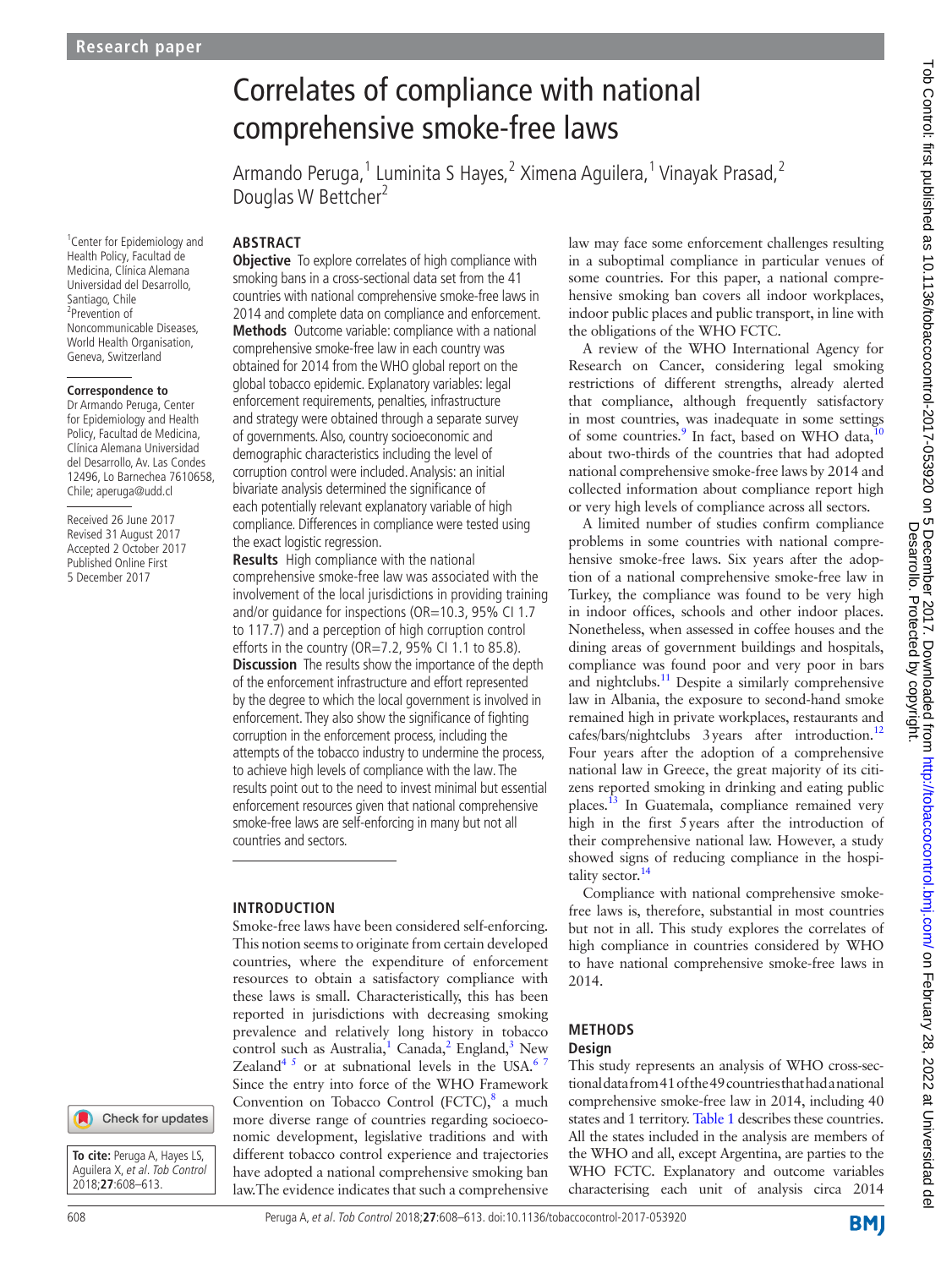<span id="page-1-0"></span>

| Table 1<br>Characteristics of countries included in the analysis with a national comprehensive smoke-free law in 2014 |                                     |                     |                                   |                                           |                                                              |  |  |  |  |
|-----------------------------------------------------------------------------------------------------------------------|-------------------------------------|---------------------|-----------------------------------|-------------------------------------------|--------------------------------------------------------------|--|--|--|--|
|                                                                                                                       | National comprehensive smoking ban* |                     |                                   |                                           | Age-standardised prevalence for                              |  |  |  |  |
| Country                                                                                                               | <b>High compliance</b><br>(2014)    | Implementation year | Population in<br>millions (2014)t | <b>Human Development</b><br>Index (2014)‡ | daily tobacco smoking, persons<br>aged ≥15 years (2015) (%)§ |  |  |  |  |
| Albania                                                                                                               | No                                  | 2006                | 31.8<br>73.3                      |                                           | 23.0                                                         |  |  |  |  |
| Argentina                                                                                                             | No                                  | 2011                | 41.8                              | 83.6                                      | 16.3                                                         |  |  |  |  |
| Australia                                                                                                             | Yes                                 | 2005                | 23.6                              | 93.5                                      | 13.4                                                         |  |  |  |  |
| <b>Bhutan</b>                                                                                                         | Yes                                 | 2010                | 0.8                               | 60.5                                      | Not available (NA)                                           |  |  |  |  |
| <b>Brazil</b>                                                                                                         | Yes                                 | 2011                | 202.0                             | 75.5                                      | 11.3                                                         |  |  |  |  |
| Brunei Darussalam                                                                                                     | No                                  | 2012                | 0.4                               | 85.6                                      | 13.2                                                         |  |  |  |  |
| <b>Bulgaria</b>                                                                                                       | No                                  | 2012                | 7.2                               | 78.2                                      | 28.3                                                         |  |  |  |  |
| <b>Burkina Faso</b>                                                                                                   | No                                  | 2010                | 17,4                              | 40.2                                      | 10.7                                                         |  |  |  |  |
| Canada                                                                                                                | Yes                                 | 2007                | 35.5                              | 91.3                                      | 10.7                                                         |  |  |  |  |
| Chad                                                                                                                  | No                                  | 2010                | 13.2                              | 39.2                                      | <b>NA</b>                                                    |  |  |  |  |
| Chile                                                                                                                 | Yes                                 | 2013                | 17.8                              | 83.2                                      | 26.3                                                         |  |  |  |  |
| Colombia                                                                                                              | No                                  | 2008                | 48.9                              | 72.0                                      | 6.5                                                          |  |  |  |  |
| Costa Rica                                                                                                            | Yes                                 | 2012                | 4.9                               | 76.6                                      | 7.5                                                          |  |  |  |  |
| Ecuador                                                                                                               | No                                  | 2011                | 16.0                              | 73.2                                      | 3.7                                                          |  |  |  |  |
| Guatemala                                                                                                             | No                                  | 2008                | 15.9                              | 62.7                                      | <b>NA</b>                                                    |  |  |  |  |
| Honduras                                                                                                              | No                                  | 2010                | 8.3                               | 60.6                                      | 11.1 (2013)                                                  |  |  |  |  |
| Iran, Islamic Republic                                                                                                | No                                  | 2007                | 78.5                              | 76.6                                      | 10.0                                                         |  |  |  |  |
| Ireland                                                                                                               | Yes                                 | 2004                | 4.7                               | 91.6                                      | 19.3                                                         |  |  |  |  |
| Jamaica                                                                                                               | No                                  | 2013                | 2.8                               | 71.9                                      | 11.9                                                         |  |  |  |  |
| Lebanon                                                                                                               | Yes                                 | 2011                | 5.0                               | 76.9                                      | 25.1                                                         |  |  |  |  |
| Libyan Arab Jamahiriya                                                                                                | No                                  | 2009                | 6.3                               | 72.4                                      | <b>NA</b>                                                    |  |  |  |  |
| Malta                                                                                                                 | No                                  | 2010                | 0.4                               | 83.9                                      | 20.4                                                         |  |  |  |  |
| <b>Marshall Islands</b>                                                                                               | No                                  | 2006                | 0.05                              | <b>NA</b>                                 | <b>NA</b>                                                    |  |  |  |  |
| Mongolia                                                                                                              | Yes                                 | 2012                | 2.9                               | 72.7                                      | 22.2                                                         |  |  |  |  |
| Namibia                                                                                                               | <b>No</b>                           | 2010                | 2.3                               | 62.8                                      | 17.2                                                         |  |  |  |  |
| Nauru                                                                                                                 | No                                  | 2009                | 0.01                              | ΝA                                        | 32.7                                                         |  |  |  |  |
| Nepal                                                                                                                 | Yes                                 | 2011                | 28.1                              | 54.8                                      | 17.6                                                         |  |  |  |  |
| New Zealand                                                                                                           | Yes                                 | 2003                | 4.6                               | 91.3                                      | 14.6                                                         |  |  |  |  |
| Pakistan                                                                                                              | No                                  | 2009                | 185.1                             | 53.8                                      | 16.2                                                         |  |  |  |  |
| Panama                                                                                                                | Yes                                 | 2008                | 3.9                               | 78.0                                      | 3.5                                                          |  |  |  |  |
| Papua New Guinea                                                                                                      | No                                  | 2012                | 7.5                               | 50.5                                      | 31.1                                                         |  |  |  |  |
| Peru                                                                                                                  | Yes                                 | 2010                | 30.8                              | 73.4                                      | <b>NA</b>                                                    |  |  |  |  |
| Seychelles                                                                                                            | Yes                                 | 2009                | 0.09                              | 77.2                                      | 16.6                                                         |  |  |  |  |
| Spain                                                                                                                 | Yes                                 | 2010                | 47.1                              | 87.6                                      | 25.1                                                         |  |  |  |  |
| Suriname                                                                                                              | No                                  | 2013                | 0.5                               | 71.4                                      | 18.2                                                         |  |  |  |  |
| Thailand                                                                                                              | No                                  | 2010                | 67.2                              | 72.6                                      | 16.9                                                         |  |  |  |  |
| Trinidad & Tobago                                                                                                     | Yes                                 | 2009                | 1.3                               | 77.2                                      | <b>NA</b>                                                    |  |  |  |  |
| Turkmenistan                                                                                                          | Yes                                 | 2000                | 5.3                               | 68.8                                      | <b>NA</b>                                                    |  |  |  |  |
| UK                                                                                                                    | Yes                                 | 2006                | 63.5                              | 90.7                                      | 18.0                                                         |  |  |  |  |
| Venezuela                                                                                                             | Yes                                 | 2011                | 30.9                              | 76.2                                      | NA                                                           |  |  |  |  |
| West Bank & Gaza Strip                                                                                                | No                                  | 2011                | 4.4                               | 67.7                                      | <b>NA</b>                                                    |  |  |  |  |

 $*$ WHO.

†United Nations.[15](#page-5-2)

‡United Nations Development Programme.[16](#page-5-3)

§WHO.[21](#page-5-4)

were obtained from several survey sources described in the next section.

#### **Variables and data sources**

#### Outcome variable

#### *Compliance with smoke-free laws*

We obtained compliance with the national comprehensive smokefree law for 2014 from the WHO global report on the global tobacco epidemic.[10](#page-4-7) Compliance was assessed independently by five national key informants, as described in appendix 1 of the WHO report. Each key informant characterised the overall compliance with the national law as 'minimal', 'moderate' or 'high' depending on whether he or she perceived that unlawful smoking in indoor places covered under the ban in the whole territory was frequent, occasional or very rare in 2014. WHO calculated a country score by assigning to each informant's assessment two points when they deemed to have a high compliance with the law, one point when they considered a moderate compliance and no points if compliance was minimal. The scores from the five individual assessments were added to compose the country's score. The resulting score has a potential minimum of 0 and a maximum of 10 points. In the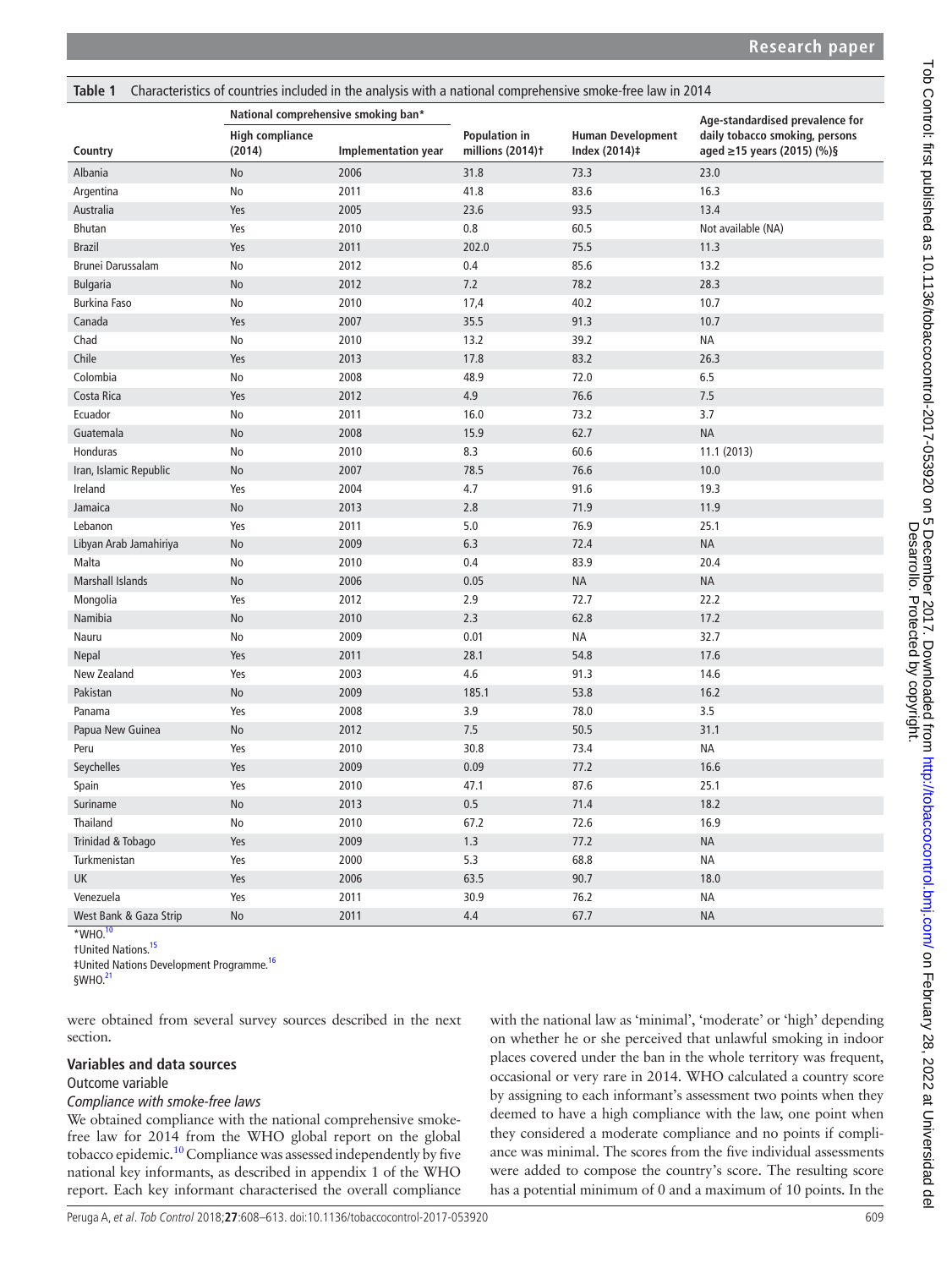WHO report, $10$  the country compliance is considered high when the country score is eight or above. In our analysis we used the same criterion, with approximately half of the observations having a score of less than eight. Compliance information was available for 47 of the 49 countries that had a national comprehensive smoke-free law.

#### Explanatory variables *Country enforcement, socioeconomic and demographic characteristics*

- Enforcement characteristics: the following variables were considered and obtained by WHO through a separate survey of governments responded by officials at the Ministry of Health in 2015. Of the 49 countries that had a national comprehensive smoke-free law, 43 countries responded.
	- legal enforcement requirements of establishment owners or managers under the smoke-free law in 2014, such as posting no smoking signs, removing ashtrays, supervising the observance of the law in their business, discouraging smoking in their establishment and notifying authorities when smokers resisted stopping the unlawful use of tobacco;
	- legal penalties applicable in 2014 to law violators, such as monetary fines, administrative sanctions and criminal penalties for establishment owners/managers or monetary fines and criminal penalties for individual smokers;
	- enforcement infrastructure and resources in 2014, such as whether a written inspection protocol exists, the involvement of jurisdictional levels in enforcement through training of agents and direction of inspections or the types of authorised enforcement agents and their roles;
	- enforcement strategy used such as whether they had a specific initial enforcement strategy during the entry into force period, a communication strategy for compliance or a public complaint mechanism, such as a toll-free phone line;
	- time elapsed since entry into force of the comprehensive national ban.
	- To measure the overall enforcement practice, a variable was created adding all policy elements considered essential for an effective enforcement according to the scoring system in [table](#page-2-0) 2. The value of the variable potentially ranges from 0 if a country had none of the policy elements to 31 if it had all of them. It assumes that all variables weight the same. For the analysis, we categorised the variable into two groups depending on whether the score was equal or greater than 16, which includes the top tercile of countries, or lower than 16.
- Country socioeconomic, demographic and other characteristics for 2014 include the population size obtained from United Nations, $15$  the country's human development index from the United Nations Development Programme<sup>16</sup> and the country's income level according to the World Bank.<sup>[17](#page-5-5)</sup> We also included the World Bank's governance indicator on the level of corruption control.<sup>[18](#page-5-6)</sup> It captures the perceptions of the extent to which public power, including law enforcement, is exercised for private gain, including both petty and grand forms of corruption, as well as hijacking control of the state by elites and private interests, including that of the tobacco industry. It gives the country's score on the aggregate indicator, in units of a standard normal distribution, that is, ranging from approximately  $-2.5$  to 2.5.<sup>[19 20](#page-5-7)</sup> Finally, the national prevalence of smoking both current and

daily was included as estimated by  $WHO<sup>21</sup>$  Smoking prevalence was considered a covariate since compliance might be related to the extent to which smoking is occurring under the hypothesis that the higher the prevalence, the more difficult enforcement might be.

# **Data analysis**

Analyses were conducted using STATA V.13.1. $^{22}$  The Fisher's exact test was used for the initial bivariate analysis to determine the significance of each potentially relevant explanatory variable of high compliance. Given the small number of observations, we calculated ORs for statistically significant variables in the initial bivariate analysis that generated less than 7% missing values (n≥40) and no empty cells. ORs for models with more than one covariate were estimated using variables with statistically significant ORs in the bivariate analysis that generated less than 15% missing values (n≥37) and with no more than one empty cell.

Differences in compliance were tested using the exact logistic regression, which has been suggested to analyse binary data with covariates for data sets like ours with a small number of observations or unbalanced structure<sup>23 24</sup> instead of the logistic regression that overestimates ORs in studies with a small to a moderate number of observations or sample sizes.<sup>25</sup>

<span id="page-2-0"></span>

| <b>Table 2</b> Enforcement policy elements according to a scoring system<br>of summary enforcement practice variable |           |  |  |  |
|----------------------------------------------------------------------------------------------------------------------|-----------|--|--|--|
| <b>Policy element</b>                                                                                                | Score     |  |  |  |
| The law mandates establishment owners/managers                                                                       |           |  |  |  |
| to post no smoking signs                                                                                             | $Yes = 1$ |  |  |  |
| to remove ashtravs                                                                                                   | $Yes=1$   |  |  |  |

| to remove ashtrays                                                                                   | $Yes = 1$                                                         |  |  |  |  |
|------------------------------------------------------------------------------------------------------|-------------------------------------------------------------------|--|--|--|--|
| to supervise the observance of the law in their<br>establishment                                     | $Yes = 1$                                                         |  |  |  |  |
| to discourage smoking in their establishment                                                         | $Yes = 1$                                                         |  |  |  |  |
| to notify the authority when resistance from smokers to<br>stop smoking                              | $Yes = 1$                                                         |  |  |  |  |
| The law authorises sanctions for violators                                                           |                                                                   |  |  |  |  |
| Monetary fines for establishment owners/managers                                                     | $Yes=1$                                                           |  |  |  |  |
| Monetary fines to individual smokers                                                                 | $Yes=1$                                                           |  |  |  |  |
| Administrative sanctions to establishment owners/<br>managers                                        | $Yes = 1$                                                         |  |  |  |  |
| Criminal penalties to establishment owners/managers                                                  | $Yes=1$                                                           |  |  |  |  |
| Criminal penalties to individual smokers                                                             | $Yes = 1$                                                         |  |  |  |  |
| The country has a written inspection protocol                                                        | $Yes = 1$                                                         |  |  |  |  |
| The country has a toll-free complaint line                                                           | $Yes = 1$                                                         |  |  |  |  |
| Jurisdictional levels involved in training of inspectors                                             | $0 =$ None<br>1=only national<br>2=only subnational<br>$3 = both$ |  |  |  |  |
| Jurisdictional levels involved in directing inspectors                                               | $0 =$ None<br>1=only national<br>2=only subnational<br>$3 = both$ |  |  |  |  |
| Number of types of agents* allowed to inspect premises<br>by surprise                                | $0 - 5$                                                           |  |  |  |  |
| Number of types of agents* allowed to sanction violators<br>on the spot                              | $0 - 5$                                                           |  |  |  |  |
| Country implemented a communication campaign during<br>entry into force period                       | $Yes = 1$                                                         |  |  |  |  |
| Country implemented regular communication campaigns<br>during and beyond the entry into force period | $Yes = 1$                                                         |  |  |  |  |
| Country acted visibly against prominent violators                                                    | $Yes=1$                                                           |  |  |  |  |
| *Tupes of agent: hoalth inspector labour inspector police officer municipal officer                  |                                                                   |  |  |  |  |

Types of agent: health not included before and other.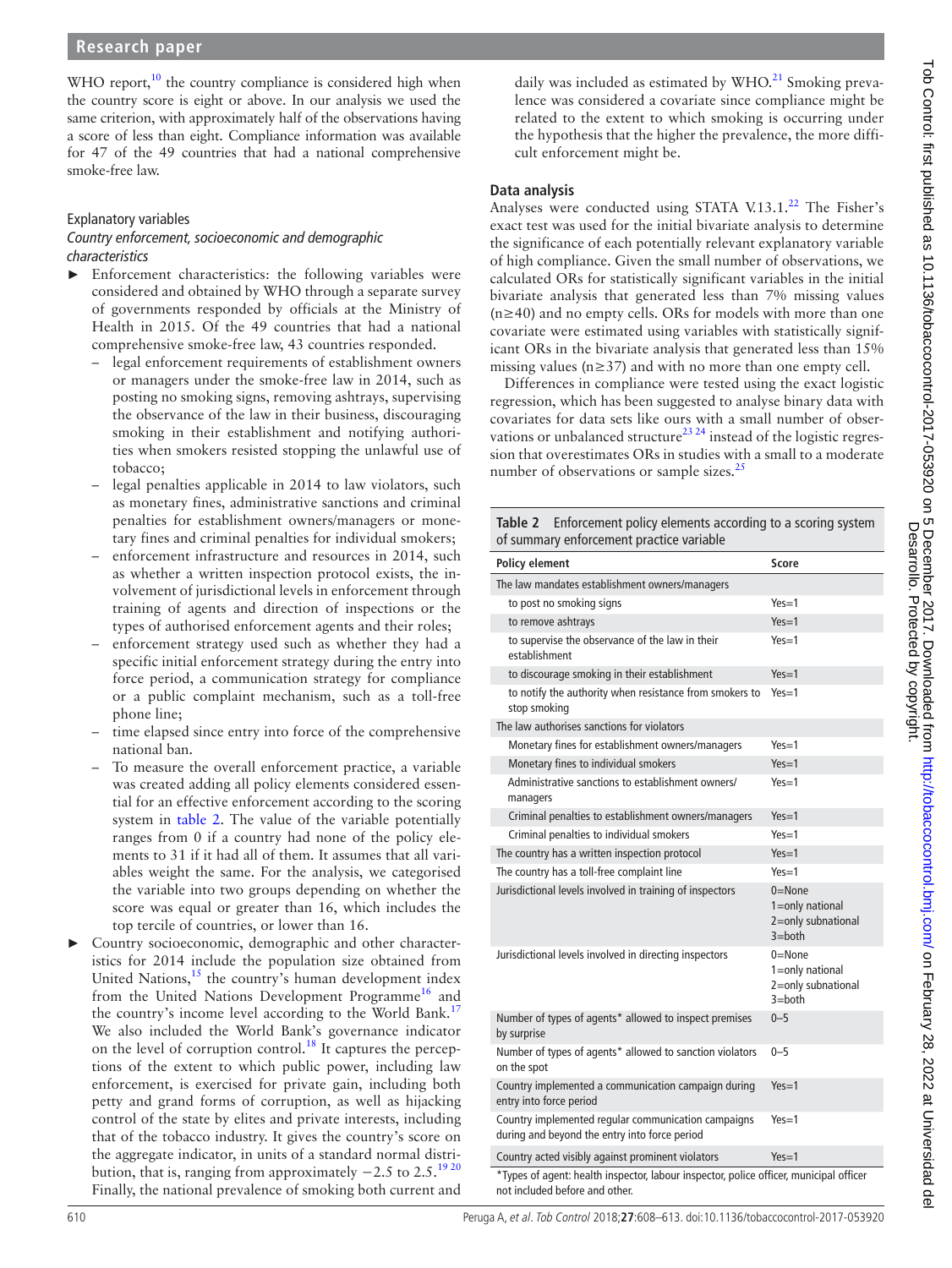<span id="page-3-0"></span>

| Correlates of overall high compliance with the national comprehensive smoke-free law. Unadjusted and adjusted ORs and 95% CIs<br>Table 3               |                   |       |              |           |      |       |              |    |  |
|--------------------------------------------------------------------------------------------------------------------------------------------------------|-------------------|-------|--------------|-----------|------|-------|--------------|----|--|
|                                                                                                                                                        | <b>Unadjusted</b> |       |              | Adjusted* |      |       |              |    |  |
| Variable                                                                                                                                               | ΟR                | p     | 95% CI       | n         | ΟR   | р     | 95% CI       | n  |  |
| Countries with an increase of one point in the enforcement summary score<br>versus countries with no increase                                          |                   | ≤0.01 | 1.1 to $1.6$ | 41        |      |       |              |    |  |
| Countries where perception of corruption control efforts rank in the top quartile 3.6<br>versus countries ranking below the top quartile               |                   | 0.09  | 0.8 to 18.3  | 41        | 10.3 | ≤0.01 | 1.7 to 117.7 | 40 |  |
| Countries where local jurisdictions are involved in providing training and/or<br>quidance for inspections versus countries where they are not involved |                   | 0.01  | 1.4 to 34.9  | 40        | 7.2  | 0.03  | 1.1 to 85.8  | 40 |  |

\*Adjusted for all variables in the model.

Differences in compliance were tested for the observance of the law in all sectors jointly. Differences in compliance were also tested for the observance of the law in the hospitality sector because most national compliance studies reported above point to this sector as more recalcitrant than others. Although the statistically significant covariates of compliance in the hospitality sector were identical to those of compliance in all the sectors jointly, we do not report them because missing values in the bivariate analysis ranged 12%–14% depending on the explanatory variable.

#### **Results**

#### **Survey response**

All 47 countries with a national comprehensive smoke-free law in 2014 and with data on compliance level with the law were requested to respond to the questionnaire exploring the elements of their compliance. Six of them did not respond: Greece, Madagascar, Russia, Saudi Arabia, Turkey and Uruguay. We compared countries responding to the survey to those not responding in relation to a series of variables available for all 47 countries. These variables were: their reported compliance level; some characteristics of their smoke-free enforcement legislation (whether the law mandates fines for violating smokers and establishments or response to complaints); the assignment of funds for enforcement; whether they have a specific agency for tobacco control and, if so, the number of Full Time Equivalents working; and some governance indices produced by the World Bank. The 41 responding countries were no different from the six non-responding countries concerning all these variables.

## **Univariate analysis**

[Table](#page-3-0) 3 indicates that the odds of high compliance with the national comprehensive smoke-free law increased by 30% with each approved policy element for the enforcement of the law of the 31 described in [table](#page-2-0) 2. In addition, the involvement of the local jurisdictions in providing either training or guidance for inspections or both was also associated with high compliance. Interestingly, the association of a high perception of corruption control efforts in the country (ranking in the top quartile of all analysed countries) with high compliance was marginally statistically insignificant. The level of compliance with the law was not associated with any economic, demographic, smoking prevalence variable or time elapsed since the implementat**i**on of the comprehensive national ban.

## **Multivariate analysis**

[Table](#page-3-0) 3 indicates that high compliance with the national comprehensive smoke-free law was associated with the involvement of the local jurisdictions in providing either training or guidance or

both for inspections and a high perception of corruption control efforts in the country.

## **Discussion**

The results show that two factors seem to affect reaching a high compliance with a national comprehensive smoke-free law. First, the depth of the enforcement infrastructure and effort represented by the degree to which the local government is involved in training enforcement officials/agents or directing their inspections. This may be a sign that enforcing a comprehensive national smoke-free law requires knowledge of local premises, as well as of the idiosyncrasy of the establishment owners, smokers and communities that have to abide by the law. Therefore, the involvement of government at local level, close to the ground, provides better enforcement access to and opportunities for mobilising the support of the community for which compliance is sought. The results show that this association is independent of the size of the country, which was thought to be a possible factor determining the depth and breadth of local administrations and, therefore, of its capacity to enforce smoke-free laws. The engagement of the local government in increasing the effectiveness of the overall implementation of the law seems consistent with the reports from municipal case studies $26-34$  and the experience in other areas of law enforcement.[35 36](#page-5-12)

Local engagement in enforcement might not be the only policy element that is associated with high compliance given that its odds increased with each policy element approved for the enforcement of the law. However, we do not know if this is because accruing policy elements has an additive effect or because the more elements approved, the more likely it is that the right ones are adopted. Therefore, government agencies may be better off concentrating on engaging the local government's level in enforcement than adding policy elements without knowing which ones are more influential than others. Furthermore, this study cannot determine if local government involvement in enforcing comprehensive smoke-free laws can happen independently of a more general or pre-existing involvement of this level of government in law enforcement or public health activities.

Second, the results show that the enforcement efforts need be conducted in both the letter and the spirit of the law, in an honest and accountable manner. The results show that when the power of enforcement is perceived to be used in the public's interest and not for private gain, even defying vested interests including those of the tobacco industry, the likelihood of high compliance with the law surges. It is well-known that, when the tobacco industry and its allies fail to prevent the adoption of a strong smoke-free law, they move onto employing tactics for derailing its implementation and undermining its enforcement.<sup>37</sup> <sup>38</sup> For example,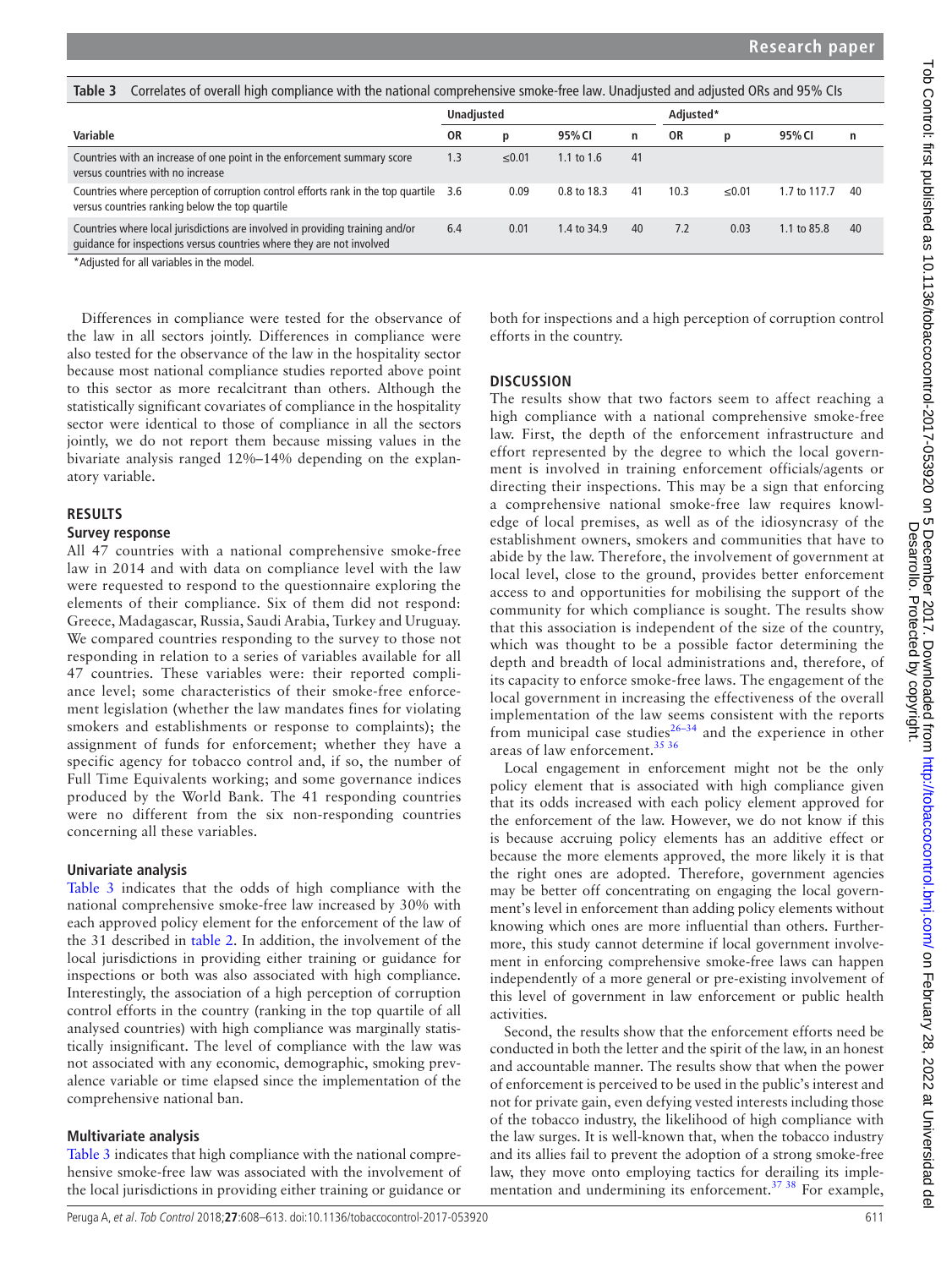# **Research paper**

in the Netherlands, compliance with the law was very low due to the efforts of the tobacco industry through third parties,  $39$  and in Nigeria, the industry tried to mislead law enforcement officers on the scope of enforcement efforts.[40](#page-5-15) The fact that the results show the importance of maintaining an enforcement environment free of misconduct and misrepresentation speaks by itself of the importance of preventing swaying the implementation of the law towards industry's vested interests.

We are aware of only one study by Perkins and Neumayer that has examined determinants of compliance with adopted smokefree laws using some of the same data sources. Contrary to our findings, it showed that wealthier countries and those with lower smoking prevalence comply better with smoking bans. The study also found that countries that had a lower compliance had a higher national tobacco leaf production, which may be a proxy to the influence of tobacco interests in the country. However, this study has an important difference with ours that may make the results difficult to compare.

Perkins and Neumayer $^{41}$  examine the compliance with a smoke-free law in all countries, independently of the type of law they have, be it comprehensive, or limited in scope, banning smoking completely but in only one or a few sectors, or restricting smoking to designated indoor smoking areas. Comparing the level of compliance across countries with different strengths and comprehensiveness of the smoke-free laws is problematic. The impact of partial restrictions is different than that of comprehensive bans as an unpublished analysis of the country data from the WHO global tobacco epidemic report from 2015 shows. In this analysis, high compliance with a smoke-free law is four times more likely to happen (OR=4.1, 95% CI 1.7 to 9.8) in countries with comprehensive national laws than in countries with weaker laws, even when adjusted for human development.<sup>[42](#page-5-17)</sup>

The results of our study should be considered with caution due to several limitations. First, the cross-sectional nature of the data prevents establishing the directionality of the associations. Second, there are measurement issues. WHO obtained data on compliance with the law through a limited number of key informants that entail subjective judgement. The advantages and limitations of key informant interviews are well known.<sup>43</sup> Perkins and Neumayer raised the issue of whether the specific compliance variable we use accurately captures the underlying reality of compliance in the country. They determined that, although there is no conclusive proof of validity, their analysis of this matter suggested some validity. The World Bank governance indicators, including on percep-tion of corruption, have been too criticised,<sup>[44](#page-5-19)</sup> and specifically, several biases have been attributed to the indicator measuring corruption and efforts to prevent it.<sup>45</sup> However, although no measurement is exempt from reproaches, the authors of the indicators have addressed the alleged problems reasonably.<sup>[46](#page-5-21)</sup> Third, although we analysed the existing data universe rather than a sample of countries with a national comprehensive smoke-free law, the resulting dataset contains a small number of observations, and its structure is unbalanced. In spite of taking the necessary measures to minimise the impact of these weaknesses on the analysis, the size of ORs and its CIs might indicate a bias of the association away from the null.

In conclusion, with all necessary caveats, the findings of the study point towards the importance of local involvement in enforcement, in parallel with proactively protecting the integrity of the enforcement process, counteracting misuse in favour of private and vested interests, including those of the tobacco industry and its allies. The results also point out to the need to invest minimal but essential enforcement efforts and resources

despite the fact that these laws are often self-enforcing in many but not all circumstances. WHO has estimated that the adoption and enforcement of a national comprehensive smoke-free law may have a per capita cost of US\$1.6 in 2011.<sup>[47](#page-5-22)</sup>

## **What this paper adds**

- ► This study provides data on the under-researched area of compliance with national comprehensive smoke-free laws across a variety of countries.
- ► This study shows the importance of local involvement and the integrity of the enforcement process, including counteracting the tobacco industry's vested interests to undermine the enforcement process.
- $\blacktriangleright$  This study points out to the need to invest minimal but essential enforcement efforts and resources despite the fact that these laws are generally self-enforcing in many but not all countries and types of indoor places.

#### **Acknowledgements** We thank Ofelia Cazacu for her contribution to data collection.

**Contributors** AP and LSH contributed to the designing of the study. LSH was responsible for collecting the data. AP performed the data analyses. AP, LSH, XA and VP took part in the drafting of the manuscript. All the authors participated in the revising of the manuscript critically for important intellectual content and gave final approval of the version to be published. AP is the guarantor.

**Funding** WHO funded this study.

**Disclaimer** The authors alone are responsible for the views expressed in this article, and they do not necessarily represent the views, decisions or policies of the institutions with which they are affiliated.

**Competing interests** None declared.

**Provenance and peer review** Not commissioned; externally peer reviewed.

**Data sharing statement** All available data can be obtained by contacting the corresponding author.

#### **References**

- <span id="page-4-0"></span>1 Riseley K. Report on smoke-free policies in Australia. 1st edn. Geneva, Switzerland: World Health Organization. [http://www.who.int/tobacco/training/success\\_stories/en/](http://www.who.int/tobacco/training/success_stories/en/best_practices_australia_smokefree_policies.pdf) [best\\_practices\\_australia\\_smokefree\\_policies.pdf](http://www.who.int/tobacco/training/success_stories/en/best_practices_australia_smokefree_policies.pdf) (accessed 22 Aug 2017).
- <span id="page-4-1"></span>2 Ontario Campaign for Action on Tobacco. Municipal bylaws: ENFORCEMENT. Ocat. org. <http://www.ocat.org/onlegislation/enforcement.html> (accessed 22 Aug 2017).
- <span id="page-4-2"></span>3 Department of Health. Smokefree England – one year on. 1st edn. London, UK, 2008. [http://www.smokefreeengland.co.uk/files/dhs01\\_01-one-year-on-report-final.pdf](http://www.smokefreeengland.co.uk/files/dhs01_01-one-year-on-report-final.pdf). (accessed 22 Aug 2017).
- <span id="page-4-3"></span>4 Price L, Allen M. Going smokefree in New Zealand: lessons from the battlefield. 1st edn. Auckland, New Zealand: Action on Smoking and Health, 2006. [http://www.](http://www.ash.org.nz/wp-content/uploads/2013/01/Research_commisoned_by_ASH/Going_Smokefree_in_New_Zealand_lessons_from_the_battlefield.pdf) [ash.org.nz/wp-content/uploads/2013/01/Research\\_commisoned\\_by\\_ASH/Going\\_](http://www.ash.org.nz/wp-content/uploads/2013/01/Research_commisoned_by_ASH/Going_Smokefree_in_New_Zealand_lessons_from_the_battlefield.pdf) [Smokefree\\_in\\_New\\_Zealand\\_lessons\\_from\\_the\\_battlefield.pdf](http://www.ash.org.nz/wp-content/uploads/2013/01/Research_commisoned_by_ASH/Going_Smokefree_in_New_Zealand_lessons_from_the_battlefield.pdf) (accessed 22 Aug 2017).
- 5 Edwards R, Thomson G, Wilson N, et al. After the smoke has cleared: evaluation of the impact of a new national smoke-free law in New Zealand. [Tob Control](http://dx.doi.org/10.1136/tc.2007.020347) 2008;17:e2.
- <span id="page-4-4"></span>6 Americans for Nonsmokers' Rights. Implementation. No-smoke.org. [http://www.no](http://www.no-smoke.org/learnmore.php?id=113)[smoke.org/learnmore.php?id=113](http://www.no-smoke.org/learnmore.php?id=113) (accessed 22 Aug 2017).
- 7 US Surgeon General. Reducing the health consequences of smoking: 25 years of progress. 1st edn. Rockville, Md: U.S. Dept of Health and Human Services, Public Health Service, Centers for Disease Control, Center for Chronic Disease Prevention and Health Promotion, Office on Smoking and Health, 1989.
- <span id="page-4-5"></span>8 Uang R, Hiilamo H, Glantz SA. Accelerated adoption of smoke-free laws after ratification of the World Health Organization framework convention on tobacco control. [Am J Public Health](http://dx.doi.org/10.2105/AJPH.2015.302872) 2016;106:166–71.
- <span id="page-4-6"></span>9 IARC. Evaluating the effectiveness of smoke-free policies.. 13. 1st edn. Lyon, France: Handbooks of Cancer Prevention, Tobacco Control, 2009.
- <span id="page-4-7"></span>10 WHO. Report on the global tobacco epidemic. 1st edn. Geneva: World Health Organization, 2015.
- <span id="page-4-8"></span>11 Navas-Acien A, Çarkoğlu A, Ergör G, et al. Compliance with smoke-free legislation within public buildings: a cross-sectional study in Turkey. [Bull World Health Organ](http://dx.doi.org/10.2471/BLT.15.158238) 2016;94:92–102.
- <span id="page-4-9"></span>12 Zaloshnja E, Ross H, Levy DT. The impact of tobacco control policies in Albania. Tob [Control](http://dx.doi.org/10.1136/tc.2009.034652) 2010;19:463–8.